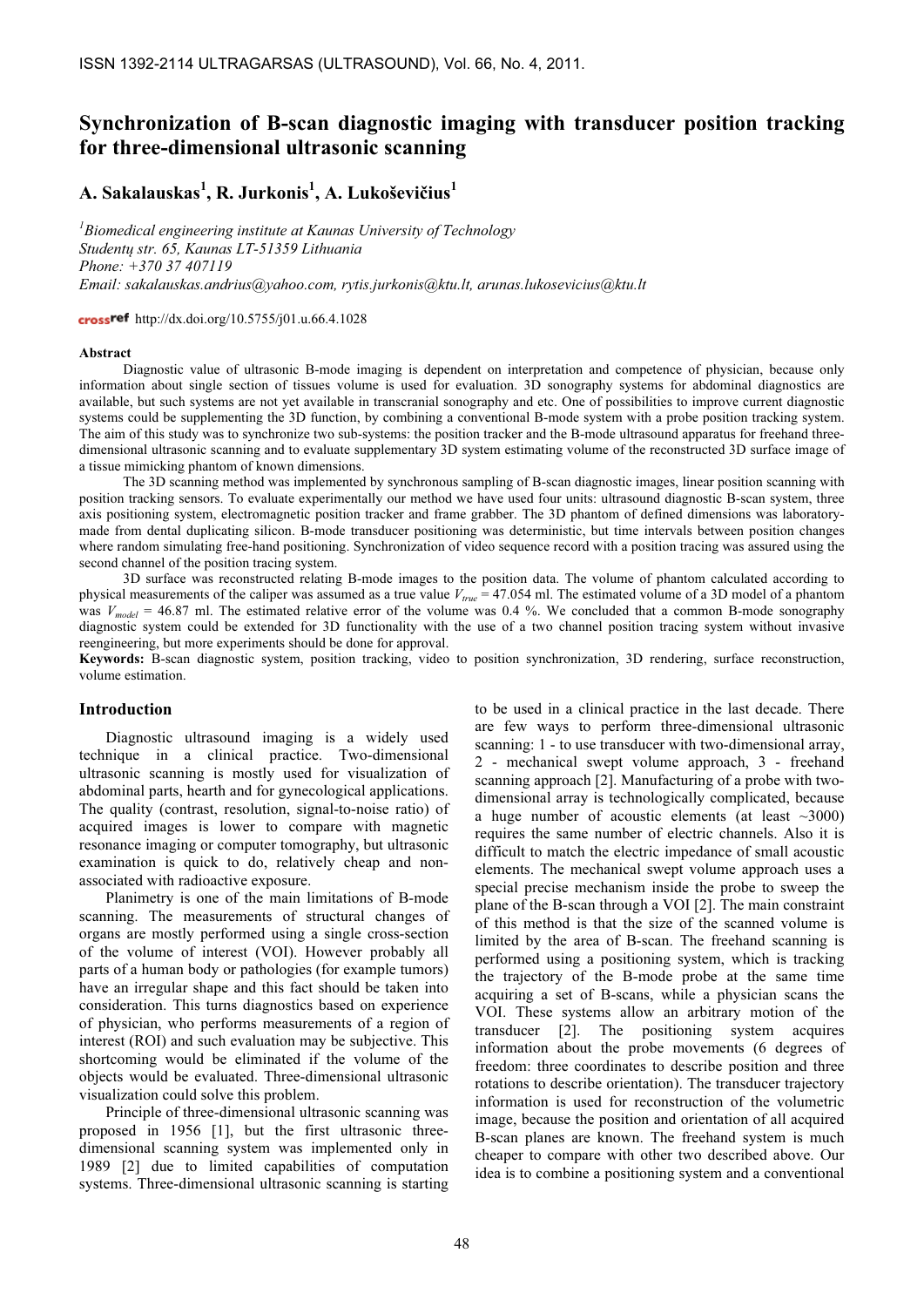B-mode diagnostic system. The major task developing the freehand 3D ultrasound system is to calibrate two subsystems: the position tracker and the B-mode ultrasound apparatus. These two systems must be synchronized in time and calibrated in space.

The aim of this study was to synchronize two subsystems: the position tracker and the B-mode ultrasound apparatus for the freehand three-dimensional ultrasonic scanning and to evaluate a supplementary 3D system estimating the volume of the reconstructed 3D surface image of tissue mimicking a phantom of known dimensions.

# **Materials**

Experimental hardware was assembled from 5 main units. The ultrasound diagnostic B-scan system ATL 860I Imager was used for scanning (Advanced Technology Laboratories, USA). The center frequency of the transducer was  $5$  MHz, the angle of sector  $-85$  degrees, the scanning depth was set to 95 mm. The B-mode scanning transducer was with mechanically rotated piezoelement. The transducer front face was immersed into a distilled water bath. The dimensions of the bath where 70x50x40 cm. The 3D phantom and reference dimensions array of reflectors where submerged and firmly fixed during scanning. The three axis positioning system (model EMS 301, scanning step size 0,2 mm, maximum scaning length X-Y-Z 600-300-300 mm) was produced by UAB "Elintos matavimo sistemos" (Kaunas, Lithuania). The system is controlled from computer running our prepared program in the Labview environment. The systems USB interface was used for ASCII commands communication.



Fig.1. A phantom with size dimensions measured by caliper

The TrakSTAR 3D Guidance (Ascension Technology Corporation, USA) electromagnetic tracker designed for short-range motion tracking applications was used for a probe trajectory tracking. The TrakSTAR determines six degrees-of-freedom (6DOF) position and orientation (X, Y, Z, Azimuth, Elevation, and Roll) of the sensor referenced to a fixed transmitter. The static accuracy of tracking is 1.4 mm RMS for position,  $0.5^0$  RMS for orientation [3]. The position and orientation samples were acquired using 80 Hz rate.

The phantom of defined dimensions was made of dental duplicating silicon (density  $p=1.12$  g/cm<sup>3</sup>) (N&V,

Belgium). The phantom dimensions were measured with a caliper tool after scanning procedure. The picture of phantom is shown in Fig. 1.

The B-scan system output video signal from a composite video terminal was connected to the external USB TV tuner AVerTV USB2.0 Plus (AVerMedia Technologies Inc., Taiwan), which recorded video sequences into a hard-disc of computer at 25 frames/s rate. The resolution of recorded video frames was 720x560 pixels.

## 3D data sampling

We are approaching the 3D scanning method by synchronous sampling of B-scan diagnostic images, linear position scanning with position tracking sensors. For this purpose we were running three programs simultaneously on a single computer. Video sequence recording to a hard disk of the computer was done with the AVerMedia original software. The position tracking was performed also with an original software (Cubes). During scanning the phantom was fixed stable in a water bath (see Fig.2.). The B-scan transducer was fixed together with the position scanning sensor of the TrakSTAR system. The required deterministic positioning of the B-scan transducer (together with position sensor) was done with our prepared scanning software in the Labview programs environment. The B-scan transducer was fixed on arm of the positioning system together with the position sensor. The Labview virtual instrument was controlling scanning along a single axis with the constant step of 2 mm. Therefore the B-mode transducer positioning was deterministic 2±0.2mm. In order to simulate the freehand positioning we intentionally did non-deterministic timing of position steps. The scanner virtual instrument was operated with user interrupt to allow each position step. So be time intervals between position changes randomly in interval from 0.5 to 2.0 seconds. Scanning of the B-mode transducer was done along the biggest dimension (84.9 mm) of phantom. To sample B-mode images of the whole phantom positioning was done in range 0-116 mm.



Fig. 2. Experimental setup structure to scan 3D phantom

The sampling of 3D data was done running three software programs simultaneously on a single computer. First all programs were started and initialized for required parameters. The AverMedia software was started to record video sequences. The TrakStar position sampling was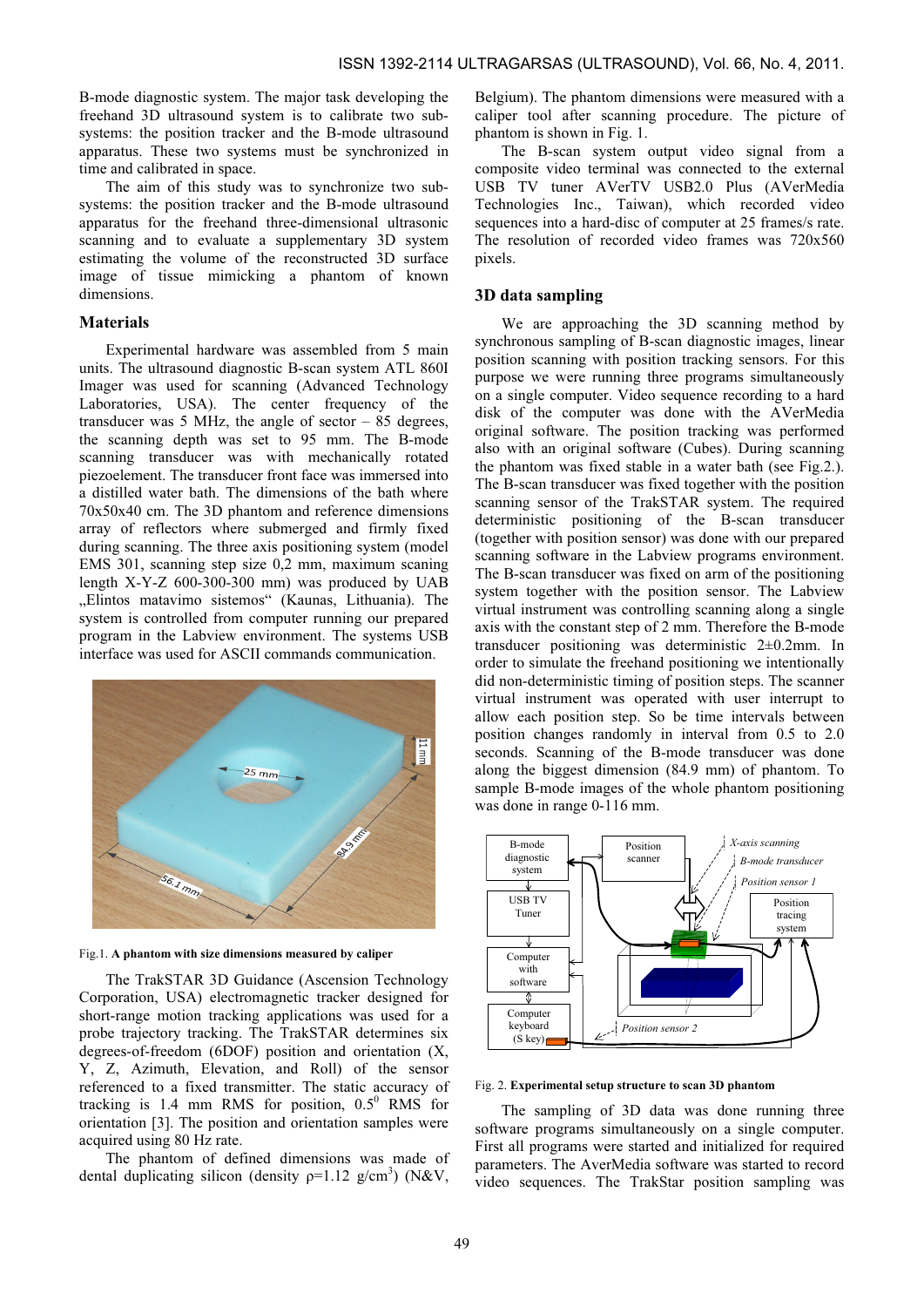started as well. The Labview virtual scanner was started in a step-by-step user interrupted mode of operation. When 58 steps of position scanning were achieved the AverMedia software was stopped with use of keyboard input "Ctrl+S". The "S" key pressing was sensed with position sensor 2, therefore the second channel of the position sensing system was as trigger source for synchronization of sub-systems.

#### Analysis of video sequence and position data

Analysis of video sequences was done using standard MATLAB functions. The very last frame of the video sequence was in trigger with data of position tracking. Fig.3 presents the relationship between the acquisition time and  $X$  coordinate (the line marked by letter a), also between coordinate changes from the second trackSTAR channel (the line - c). The last frame was aligned to peak detected, then "S" key was pressed.

The acquisition duration was approximately 70 seconds. A huge amount of frames was obtained (>1500). To operate with such amount of data is difficult respective to computation costs. Therefore the method for detection of a minimal number of frames which are necessary for 3D visualization of data was proposed. The position data were transformed using a squared differentiator in order to find the peaks of coordinate changes:

$$
y(t) = (diff[x(t)])2,
$$
 (1)

where  $y(t)$  are the transformed  $x(t)$  coordinates (Fig. 3., b),  $x(t)$  - samples of X coordinate, t is the time. The exact instants of peaks were detected using a mowing-window step detector. The width of the time window was determined experimentally (w=50 samples). Since the instants of coordinate changes were known, the minimal number (58 frames) of frames were selected for 3D data analysis. These frames were selected taking a single frame from each detected interval between coordinate changes.



Fig.3. Relationship between acquisition time and X coordinate changes (line marked by letter a), line - b presents detected instants of coordinate changes, c – coordinate change from the second channel of the positioning system which was used for synchronization.

All selected B-scans were analyzed visually and it was noticed that the shape of the scanned phantom is distorted. An example of a single B-scan is presented in Fig 4. It was found that these distortions result from a mismatch between the assumed speed of sound  $c_{assumed}$ , and the true  $c_{true}$  speed in the silicone. For a B-scan system the average speed of ultrasound waves is permanently set to  $c<sub>assumed</sub>$ =1540 m/s [4] by a manufacture. Speed of ultrasound waves in silicone was measured in order to eliminate geometry distortions. The speed estimation in silicon was made by insertion method, when the change of the time of flight was measured for two cases: just water and water with the inserted silicon. The insertion method was used with two transducers at the center frequency 3 MHz. The time delay difference of waves passing trough water and the silicon was found longer that for just water case. Knowing the thickness of silicon the speed was calculated to be 1092 m/s. From specification of the B-mode system we found that the sector of an ultrasonic image is formed from 128 rows, having 384 samples. The assumed steering angle of beam  $\alpha_{\text{steered}}$  was also found and used for elimination of geometry distortions.



Fig.4. Single B-scan of a phantom

The true beam direction in the silicone when steering at angle  $\alpha_{\text{steered}}$  is given by the Snell's law [5]:

$$
\sin \alpha_{true} = \frac{c_{true}}{c_{assumed}} \cdot \sin \alpha_{steered}
$$
 (2)

The distance  $r$  along any beam appears modified by the same ratio of speeds:

$$
r_{true} = \frac{c_{true}}{c_{assumed}} \cdot r_{assumed}
$$
 (3)

Geometry distortions were eliminated using Eq. 1 and 2 in all obtained B-scans. An example of the B-scan after compensation of these distortions is shown in Fig. 5.

#### 3D surface reconstruction and volume estimation

All operations which were performed in order to reconstruct 3D surface image and to estimate the volume of a phantom are presented in Fig. 6.

All selected B-scans were aligned in 3D space according to the scanning step (2 mm) and the pixel size in each B-scan (0.33 mm). Segmentation was performed using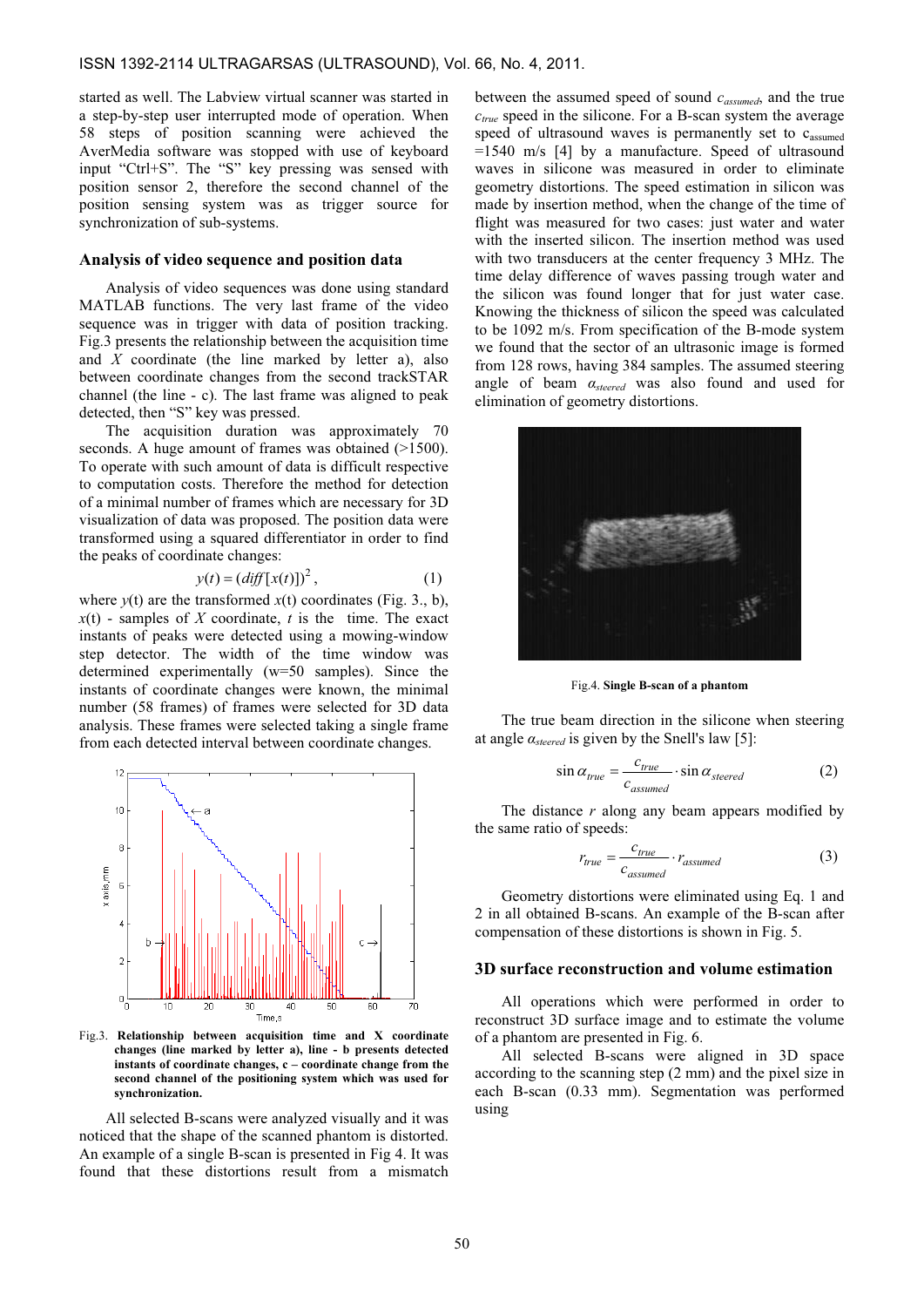

Fig.5. B-scan after compensation of geometry distortions due to sound speed difference (same B-scan as shown in Fig.4).



Fig.6. Algorithm for 3D surface reconstruction and volume estimation

a simple global thresholding algorithm. The threshold  $T >$ 0.3 (scale from 0 up to 1) for segmentation was determined during visual evaluation of a pixels lying near the boundaries of the phantom in obtained ultrasound B-scans.

Ultrasonic images are of a lower quality to compare with images obtained by computer tomography or magnetic resonance. The objects in ultrasound images contain missing or diffused boundaries due to a limited spatial resolution, speckle noise and other effects. Reconstruction of 3D surface of a phantom was performed in order to obtain uniform and smooth 3D model of a phantom [6, 7]. The MeshLab v. 1.3.1 (Visual Computing Lab – ISTI, Italia) free software [8] was used for a surface reconstruction. 3D surface image of a phantom was reconstructed using volumetric surface reconstruction algorithm, presented by [9], using default reconstruction parameters. All artifacts were removed and missing boundaries were closed during the reconstruction procedure.

The reconstructed uniform 3D mesh was converted to the volume assigning voxel intensity values inside the object to 1, while to 0 outside. The size of a grid for voxelisation was determined regarding the size of a pixel in primary B-scans (0.33 mm). The volume of a 3D model was calculated by summing voxels which belongs to the volume:

$$
V_{\text{model}} = \sum_{i=1}^{N} (\Delta x \cdot \Delta y \cdot \Delta z), \quad \forall I_i(x, y, z) = 1, \quad (4)
$$

where  $V_{model}$  is the volume of 3D model,  $\Delta x$ ,  $\Delta y$ ,  $\Delta z$  are dimensions of a single voxel,  $N$  is the number of voxels belonging to the volume, I is the voxel intensity value.

## Results

The volume of the phantom calculated according to physical measurements of the caliper, was assumed as a true value  $V_{\text{true}} = 47.054$  ml. Meanwhile the estimated volume of a 3D model of the phantom was  $V_{\text{model}} = 46.874$ ml. The reconstructed 3D model of a phantom is presented in Fig 7. The estimated relative error of the volume was only 0.4 %, but it should be noticed, that only a single experiment was performed and the dimensions of a phantom which was used for experiments are relatively large.



Fig.7. Reconstructed 3D surface image of a phantom

## Discussion

We have evaluated the method of 3D data capturing with an ordinary B-scan system, a 3D position tracking system and a linear position scanning. The main goal was to evaluate the volume of a phantom in order to estimate feasibility of the method towards developing the free-hand 3D diagnostic ultrasound system. The position linear scanning was implemented for development, a free-hand